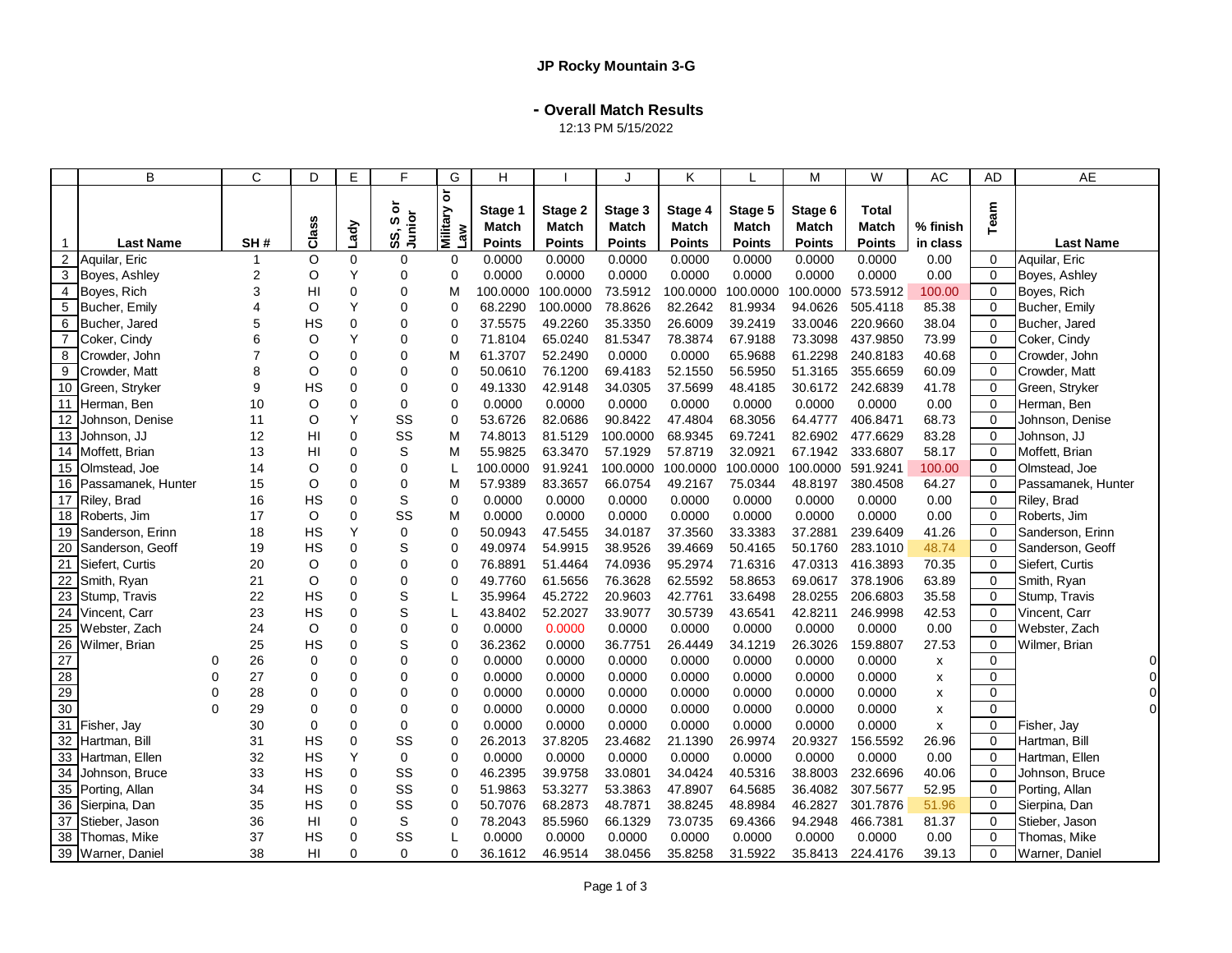**- Overall Match Results**

12:13 PM 5/15/2022

|    | B                                       |          | C        | D               | E                       | F                     | G                                      | H                  |                    |                         | K                       |                         | M                  | W                    | AC             | AD                      | <b>AE</b>                         |
|----|-----------------------------------------|----------|----------|-----------------|-------------------------|-----------------------|----------------------------------------|--------------------|--------------------|-------------------------|-------------------------|-------------------------|--------------------|----------------------|----------------|-------------------------|-----------------------------------|
|    |                                         |          |          | Class           | Lady                    | ১<br>SS, So<br>Junior | $\overline{\sigma}$<br>Military<br>Law | Stage 1<br>Match   | Stage 2<br>Match   | Stage 3<br><b>Match</b> | Stage 4<br><b>Match</b> | Stage 5<br><b>Match</b> | Stage 6<br>Match   | Total<br>Match       | % finish       | Team                    |                                   |
| 1  | <b>Last Name</b>                        |          | SH#      |                 |                         |                       |                                        | <b>Points</b>      | <b>Points</b>      | <b>Points</b>           | <b>Points</b>           | <b>Points</b>           | <b>Points</b>      | <b>Points</b>        | in class       |                         | <b>Last Name</b>                  |
| 40 |                                         | $\Omega$ | 39       | 0               | 0                       | 0                     | $\mathbf 0$                            | 0.0000             | 0.0000             | 0.0000                  | 0.0000                  | 0.0000                  | 0.0000             | 0.0000               | x              | $\Omega$                | $\Omega$                          |
|    | 41 Bodmer, Jeff                         |          | 40       | HS              | $\mathbf 0$             | S                     |                                        | 58.2563            | 48.5092            | 55.0158                 | 48.6405                 | 56.5291                 | 54.7339            | 321.6848             | 55.39          | $\mathbf 0$             | Bodmer, Jeff                      |
|    | 42 Bugh, Dan                            |          | 41       | <b>HS</b>       | $\mathbf 0$             | S                     | $\Omega$                               | 51.4844            | 56.4052            | 52.6546                 | 32.7603                 | 45.7176                 | 40.5461            | 279.5682             | 48.13          | $\Omega$                | Bugh, Dan                         |
|    | 43 Carlton, Vicki                       |          | 42       | O               | Y                       | $\mathbf 0$           | $\mathbf 0$                            | 39.3905            | 45.9584            | 56.8755                 | 49.4314                 | 36.9736                 | 32.8364            | 261.4659             | 44.17          | $\Omega$                | Carlton, Vicki                    |
|    | 44 Dowd, Mike                           |          | 43       | HS              | $\mathbf 0$             | SS                    | L                                      | 61.0558            | 63.9602            | 67.8842                 | 51.5453                 | 48.3768                 | 58.2115            | 351.0337             | 60.44          | $\Omega$                | Dowd, Mike                        |
|    | 45 Fordyce, Cheryl                      |          | 44       | O               | Y                       | SS                    | $\Omega$                               | 0.0000             | 0.0000             | 0.0000                  | 0.0000                  | 0.0000                  | 0.0000             | 0.0000               | 0.00           | $\Omega$                | Fordyce, Cheryl                   |
|    | 46 Fordyce, Michael                     |          | 45       | HS              | 0                       | SS                    | $\mathbf 0$                            | 0.0000             | 0.0000             | 0.0000                  | 0.0000                  | 0.0000                  | 0.0000             | 0.0000               | 0.00           | $\mathbf 0$             | Fordyce, Michael                  |
|    | 47 Hill, Kelly                          |          | 46       | O               | Y                       | 0                     | $\mathbf 0$                            | 41.8983            | 71.5290            | 62.3195                 | 47.9888                 | 48.8939                 | 33.4211            | 306.0504             | 51.70          | $\mathbf 0$             | Hill, Kelly                       |
|    | 48 Karamaroudis, Manuel                 |          | 47       | HS              | 0                       | S                     | $\mathbf 0$                            | 38.5869            | 42.3315            | 36.5672                 | 33.8460                 | 43.3057                 | 29.3769            | 224.0142             | 38.57          | $\mathbf 0$             | Karamaroudis, Manuel              |
|    | 49 Miller, Eric                         |          | 48       | <b>HS</b>       | $\mathbf 0$             | SS                    | $\Omega$                               | 0.0000             | 0.0000             | 0.0000                  | 0.0000                  | 0.0000                  | 0.0000             | 0.0000               | 0.00           | $\Omega$                | Miller, Eric                      |
| 50 |                                         | $\Omega$ | 49       | 0               | $\mathbf 0$             | $\mathbf 0$           | $\mathbf 0$                            | 0.0000             | 0.0000             | 0.0000                  | 0.0000                  | 0.0000                  | 0.0000             | 0.0000               | x              | $\mathbf 0$             | $\Omega$                          |
|    | 51 Chowning, Heidi                      |          | 50       | O               | Y                       | S                     | $\mathbf 0$                            | 36.8261            | 46.4180            | 63.5347                 | 44.2980                 | 44.4760                 | 28.8523            | 264.4052             | 44.67          | $\mathbf 0$             | Chowning, Heidi                   |
|    | 52 Driscoll, Diana                      |          | 51       | HS              | Y                       | $\mathbf 0$           | $\mathbf 0$                            | 55.0748            | 72.8784            | 60.5590                 | 56.2738                 | 45.7695                 | 58.1783            | 348.7337             | 60.04          | $\mathbf 0$             | Driscoll, Diana                   |
|    | 53 Gawlikowski, Rachel                  |          | 52       | O               | Y                       | $\mathbf 0$<br>SS     | $\Omega$                               | 47.1984            | 57.1425            | 67.6932                 | 70.9642<br>18.7218      | 46.7992                 | 50.0904            | 339.8880             | 57.42<br>21.38 | $\Omega$                | Gawlikowski, Rachel               |
|    | 54 Hajek, Ervin                         |          | 53       | HS              | 0                       | SS                    | $\mathbf 0$                            | 21.8452            | 26.5533            | 20.2361                 |                         | 22.2940                 | 14.5469            | 124.1973             |                | $\mathbf 0$             | Hajek, Ervin                      |
|    | 55 Luick, Bill                          |          | 54<br>55 | HS<br><b>HS</b> | $\mathbf 0$<br>$\Omega$ | $\Omega$              | $\mathbf 0$<br>$\Omega$                | 0.0000             | 0.0000<br>71.1230  | 32.4240<br>66.0376      | 29.8707<br>56.3997      | 43.2082<br>59.9307      | 27.1916<br>42.2000 | 132.6945<br>356.1768 | 22.85<br>61.32 | $\Omega$<br>$\Omega$    | Luick, Bill                       |
|    | 56 McElyea, David                       |          |          |                 | $\mathbf 0$             |                       | $\Omega$                               | 60.4859            |                    |                         |                         |                         |                    |                      |                | $\Omega$                | McElyea, David                    |
|    | 57 Osbourne, Josh                       |          | 56       | HS              |                         | 0                     |                                        | 47.7187            | 45.4725            | 48.8253                 | 49.8808                 | 46.5108                 | 40.3853            | 278.7934             | 48.00<br>96.61 |                         | Osbourne, Josh                    |
|    | 58 Shelby, Glenn                        |          | 57       | HS              | $\mathbf 0$             | $\mathbf 0$           | 0                                      | 100.0000           | 100.0000           | 87.2020                 | 84.4514                 | 100.0000                | 89.4578            | 561.1112             |                | $\mathbf 0$             | Shelby, Glenn                     |
| 60 | 59 Woodford, Jim                        |          | 58       | HS              | $\mathbf 0$             | SS<br>$\Omega$        | $\mathbf 0$                            | 59.0230<br>0.0000  | 68.4621            | 46.3958<br>0.0000       | 50.0881<br>0.0000       | 60.2612                 | 44.2348            | 328.4649<br>0.0000   | 56.55          | $\mathbf 0$<br>$\Omega$ | Woodford, Jim<br>$\Omega$         |
|    |                                         | $\Omega$ | 59<br>60 | 0<br>O          | 0<br>$\mathbf 0$        | $\Omega$              | $\Omega$<br>$\mathbf 0$                | 0.0000             | 0.0000<br>0.0000   | 0.0000                  |                         | 0.0000                  | 0.0000<br>0.0000   | 0.0000               | X<br>0.00      | $\mathbf 0$             |                                   |
|    | 61 Calkins, Craig                       |          |          |                 |                         | $\Omega$              |                                        |                    |                    |                         | 0.0000                  | 0.0000                  |                    |                      |                |                         | Calkins, Craig                    |
|    | 62 Cavalier, Sutton                     |          | 61<br>62 | HS<br>HS        | 0<br>$\mathbf 0$        | 0                     | 0<br>$\Omega$                          | 50.3888<br>66.7916 | 54.6512<br>71.2931 | 40.4984<br>57.9052      | 34.7931<br>67.3079      | 35.7823<br>73.0006      | 29.7968<br>55.3545 | 245.9106<br>391.6528 | 42.34<br>67.43 | $\mathbf 0$<br>$\Omega$ | Cavalier, Sutton                  |
|    | 63 Eggleston, Chris<br>64 Lazoff, Lance |          | 63       | HS              | 0                       | S                     |                                        | 70.6963            | 81.3898            | 53.1298                 | 69.2409                 | 80.9632                 | 71.2943            | 426.7143             | 73.47          | $\Omega$                | Eggleston, Chris<br>Lazoff, Lance |
|    | 65 Lhotta, Bill                         |          | 64       | HS              | $\mathbf 0$             | SS                    | L<br>$\mathbf 0$                       | 69.3071            | 83.7007            | 49.7696                 | 55.0258                 | 62.6907                 | 63.9340            | 384.4279             | 66.19          | $\mathbf 0$             | Lhotta, Bill                      |
|    | 66 Saunders, Rich                       |          | 65       | HS              | $\mathbf 0$             | 0                     | $\mathbf 0$                            | 77.2707            | 97.2258            | 83.4764                 | 89.7984                 | 54.3295                 | 52.5470            | 454.6477             | 78.28          | $\mathbf 0$             | Saunders, Rich                    |
|    | 67 Sealey, Mike                         |          | 66       | HS              | 0                       | 0                     | $\Omega$                               | 65.9461            | 56.9617            | 68.5834                 | 58.6763                 | 63.8455                 | 50.0281            | 364.0411             | 62.68          | $\Omega$                | Sealey, Mike                      |
|    | 68 Walker, Ben                          |          | 67       | HS              | 0                       | $\Omega$              | $\mathbf 0$                            | 0.0000             | 0.0000             | 0.0000                  | 0.0000                  | 0.0000                  | 0.0000             | 0.0000               | 0.00           | $\Omega$                | Walker, Ben                       |
| 69 |                                         | $\Omega$ | 68       | 0               | 0                       | 0                     | $\mathbf 0$                            | 0.0000             | 0.0000             | 0.0000                  | 0.0000                  | 0.0000                  | 0.0000             | 0.0000               | x              | $\mathbf 0$             | $\Omega$                          |
| 70 |                                         | $\Omega$ | 69       | 0               | 0                       | $\Omega$              | $\mathbf 0$                            | 0.0000             | 0.0000             | 0.0000                  | 0.0000                  | 0.0000                  | 0.0000             | 0.0000               | x              | $\mathbf 0$             | $\overline{0}$                    |
|    | 71 Donaghe, Rich                        |          | 70       | HI              | 0                       | $\Omega$              | L                                      | 0.0000             | 0.0000             | 0.0000                  | 0.0000                  | 0.0000                  | 0.0000             | 0.0000               | 0.00           | $\mathbf 0$             | Donaghe, Rich                     |
|    | 72 Haney, Ross                          |          | 71       | <b>HS</b>       | $\Omega$                | $\Omega$              | $\Omega$                               | 86.5044            | 71.9302            | 100.0000                | 80.9503                 | 98.4793                 | 83.7013            | 521.5655             | 89.80          | $\Omega$                | Haney, Ross                       |
|    | 73 Leatherman, Ashley                   |          | 72       | HS              | Υ                       | 0                     | $\mathbf 0$                            | 0.0000             | 0.0000             | 0.0000                  | 0.0000                  | 0.0000                  | 0.0000             | 0.0000               | 0.00           | $\mathbf 0$             | Leatherman, Ashley                |
|    | 74 Milinazzo, Jared                     |          | 73       | <b>HS</b>       | $\Omega$                | 0                     | $\Omega$                               | 91.0337            | 98.8533            | 95.9832                 | 100.0000                | 94.9439                 | 100.0000           | 580.8141             | 100.00         | $\Omega$                | Milinazzo, Jared                  |
|    | 75 Moore, Debra                         |          | 74       | HS              | Y                       | SS                    | $\Omega$                               | 34.6093            | 39.5413            | 35.4969                 | 28.0863                 | 43.9161                 | 27.3292            | 208.9790             | 35.98          | $\mathbf 0$             | Moore, Debra                      |
|    | 76 Moore, Mike                          |          | 75       | HS              | $\mathbf 0$             | S                     |                                        | 62.5878            | 57.3785            | 53.6935                 | 50.5861                 | 55.0171                 | 63.0796            | 342.3427             | 58.94          | $\Omega$                | Moore, Mike                       |
|    | 77 O'Connor, Xavier                     |          | 76       | $\circ$         | $\Omega$                | $\Omega$              | 0                                      | 0.0000             | 0.0000             | 0.0000                  | 0.0000                  | 0.0000                  | 0.0000             | 0.0000               | 0.00           | $\Omega$                | O'Connor, Xavier                  |